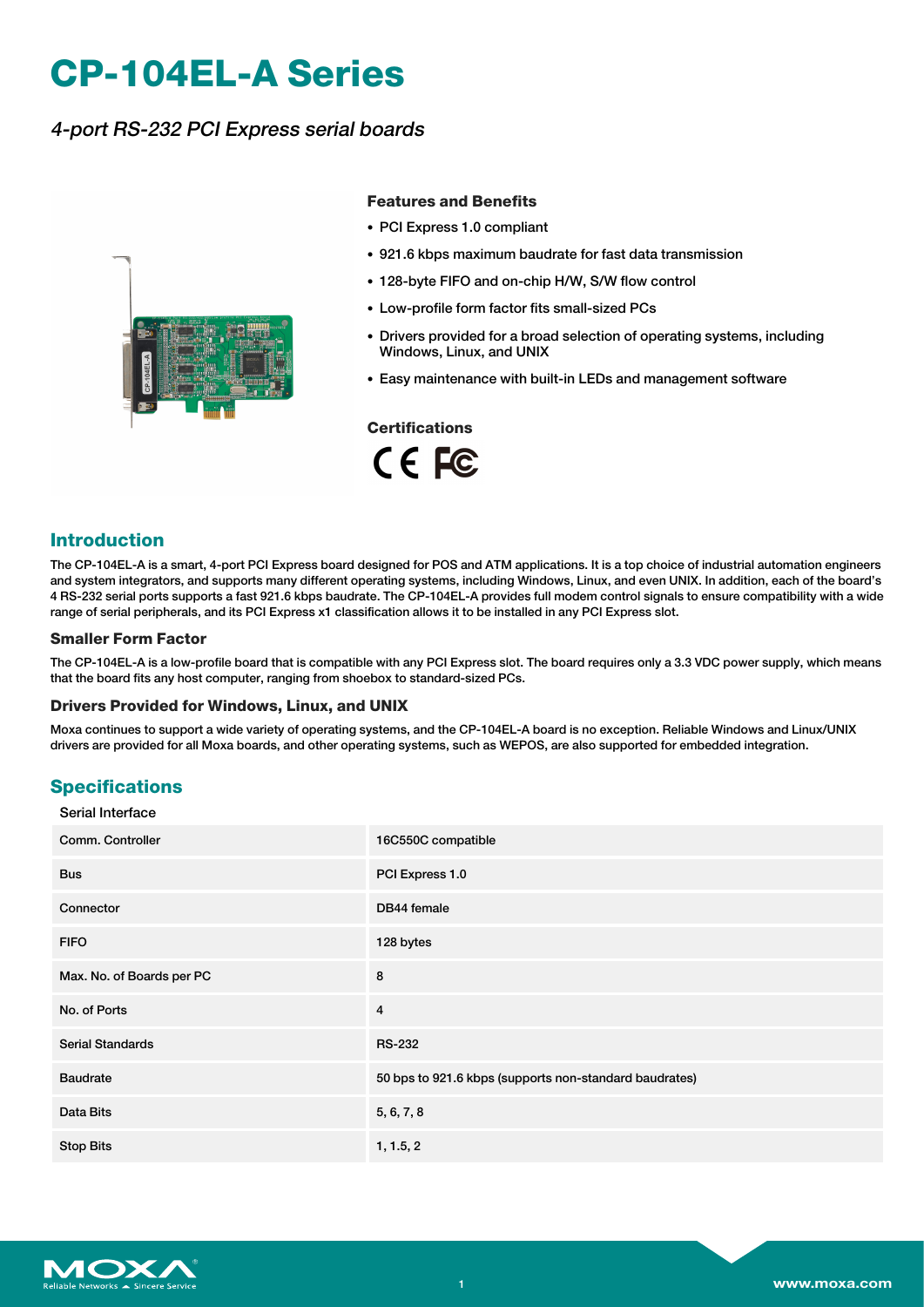| Parity                                 | None, Even, Odd, Space, Mark                                                                                                                                                                                                                                     |
|----------------------------------------|------------------------------------------------------------------------------------------------------------------------------------------------------------------------------------------------------------------------------------------------------------------|
| <b>Flow Control</b>                    | None, RTS/CTS, XON/XOFF                                                                                                                                                                                                                                          |
| <b>Serial Signals</b>                  |                                                                                                                                                                                                                                                                  |
| <b>RS-232</b>                          | TxD, RxD, RTS, CTS, DTR, DSR, DCD, GND                                                                                                                                                                                                                           |
| <b>Serial Software Features</b>        |                                                                                                                                                                                                                                                                  |
| <b>Linux Drivers</b>                   | Linux kernel 2.4.x, Linux kernel 2.6.x, Linux kernel 3.x, Linux kernel 4.x, Linux kernel 5.x                                                                                                                                                                     |
| <b>Windows Drivers</b>                 | DOS, Windows 95/98/ME/NT/2000, Windows XP/2003/Vista/2008/7/8/8.1/10 (x86/x64),<br>Windows 2008 R2/2012/2012 R2/2016/2019 (x64), Windows Embedded CE 5.0/6.0,<br><b>Windows XP Embedded</b>                                                                      |
| <b>UNIX Drivers</b>                    | QNX 6, Solaris 10, UnixWare 7, SCO OpenServer 5, SCO OpenServer 6                                                                                                                                                                                                |
| <b>Power Parameters</b>                |                                                                                                                                                                                                                                                                  |
| <b>Input Current</b>                   | 805 mA @ 3.3 VDC                                                                                                                                                                                                                                                 |
| <b>Physical Characteristics</b>        |                                                                                                                                                                                                                                                                  |
| <b>Dimensions</b>                      | 67.21 x 103 mm (2.65 x 4.06 in)                                                                                                                                                                                                                                  |
| <b>LED</b> Interface                   |                                                                                                                                                                                                                                                                  |
| <b>LED Indicators</b>                  | Built-in Tx, Rx LEDs for each port                                                                                                                                                                                                                               |
| <b>Environmental Limits</b>            |                                                                                                                                                                                                                                                                  |
| <b>Operating Temperature</b>           | 0 to 55°C (32 to 131°F)                                                                                                                                                                                                                                          |
| Storage Temperature (package included) | -20 to 85 $^{\circ}$ C (-4 to 185 $^{\circ}$ F)                                                                                                                                                                                                                  |
| <b>Ambient Relative Humidity</b>       | 5 to 95% (non-condensing)                                                                                                                                                                                                                                        |
| <b>Standards and Certifications</b>    |                                                                                                                                                                                                                                                                  |
| <b>EMC</b>                             | EN 55032/35                                                                                                                                                                                                                                                      |
| EMI                                    | CISPR 32, FCC Part 15B Class B                                                                                                                                                                                                                                   |
| <b>EMS</b>                             | IEC 61000-4-2 ESD: Contact: 4 kV; Air: 8 kV<br>IEC 61000-4-3 RS: 80 MHz to 1 GHz: 3 V/m<br>IEC 61000-4-4 EFT: Power: 1 kV; Signal: 0.5 kV<br>IEC 61000-4-5 Surge: Power: 2 kV<br>IEC 61000-4-6 CS: 150 kHz to 80 MHz: 3 V/m; Signal: 3 V/m<br>IEC 61000-4-8 PFMF |
| <b>Declaration</b>                     |                                                                                                                                                                                                                                                                  |
| Green Product                          | RoHS, CRoHS, WEEE                                                                                                                                                                                                                                                |
| <b>MTBF</b>                            |                                                                                                                                                                                                                                                                  |
| Time                                   | 3,601,447 hrs                                                                                                                                                                                                                                                    |
| <b>Standards</b>                       | Telcordia (Bellcore) Standard TR/SR                                                                                                                                                                                                                              |
| Warranty                               |                                                                                                                                                                                                                                                                  |
| <b>Warranty Period</b>                 | 5 years                                                                                                                                                                                                                                                          |
| <b>Details</b>                         | See www.moxa.com/warranty                                                                                                                                                                                                                                        |